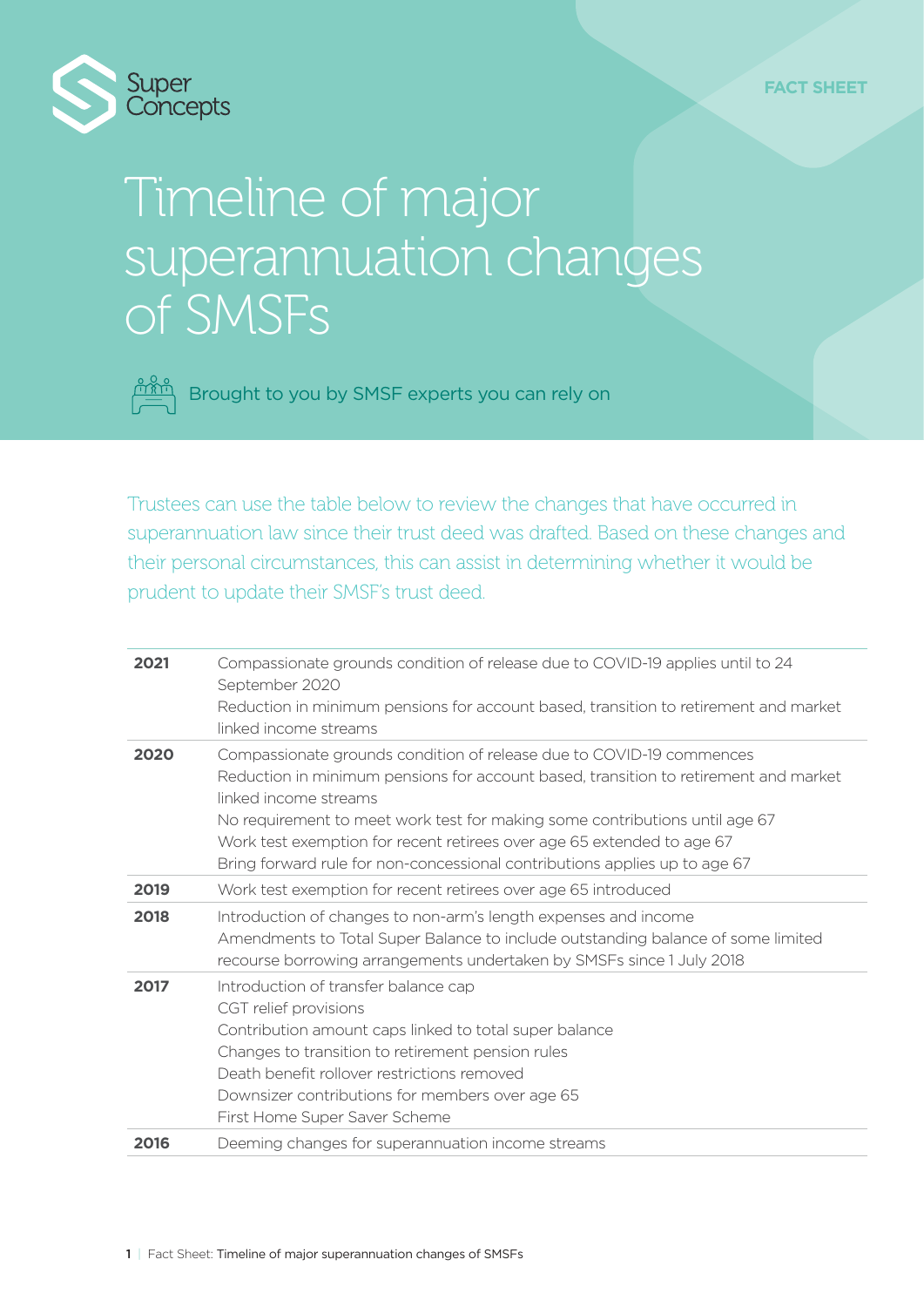

| 2015 | New member insurance policies must align with SISR conditions of release                                                                                                                                                         |
|------|----------------------------------------------------------------------------------------------------------------------------------------------------------------------------------------------------------------------------------|
| 2014 | Enhanced trustee penalty regime<br>Removal of age restriction on Superannuation guarantee contributions                                                                                                                          |
| 2013 | Requirement to value all SMSF assets at market value on 30 June                                                                                                                                                                  |
| 2012 | Insurance as part of SMSF investment strategy<br>Prohibition on co-mingling of assets<br>Changes to the deductibility of TPD premiums                                                                                            |
| 2011 | Restrictions of collectible & personal use assets                                                                                                                                                                                |
| 2009 | Reduction in concessional contributions caps<br>Reduction in minimum pension drawdown levels                                                                                                                                     |
| 2008 | Same sex partners as spouses<br>Binding nomination rules for SMSFs                                                                                                                                                               |
| 2007 | Limited recourse borrowing rules<br>Contribution amount caps<br>Removal of compulsory cashing except for death<br>Changes to pension design<br>Limitations on death benefit pensions<br>New tax components for all benefits      |
| 2005 | Introduction of transition to retirement pensions                                                                                                                                                                                |
| 2004 | Changes to over 65 contribution and benefit payment rules<br>Limitation of defined benefit pensions<br>Provision of market linked pensions<br>Interdependent relationship for beneficiaries                                      |
| 2003 | Acceptance of government co-contributions                                                                                                                                                                                        |
| 2002 | Divorce and super splitting<br>Changes to 1 April rule for allocated pensions                                                                                                                                                    |
| 1999 | Relationship between members and trustees (e.g. all members are trustees)<br>Acquisition of assets from related parties<br>Changes to in-house asset rules<br>Binding death benefit nominations<br>Preservation of all new money |
| 1998 | ATO takes over as prudential regulator<br>Provision of complying term and lifetime pensions                                                                                                                                      |
| 1997 | Acceptance of spouse member and contributions<br>Acceptance of CGT retirement component                                                                                                                                          |
| 1996 | Contribution surcharge reporting and payment                                                                                                                                                                                     |
| 1994 | Implementation of SIS for compliance                                                                                                                                                                                             |